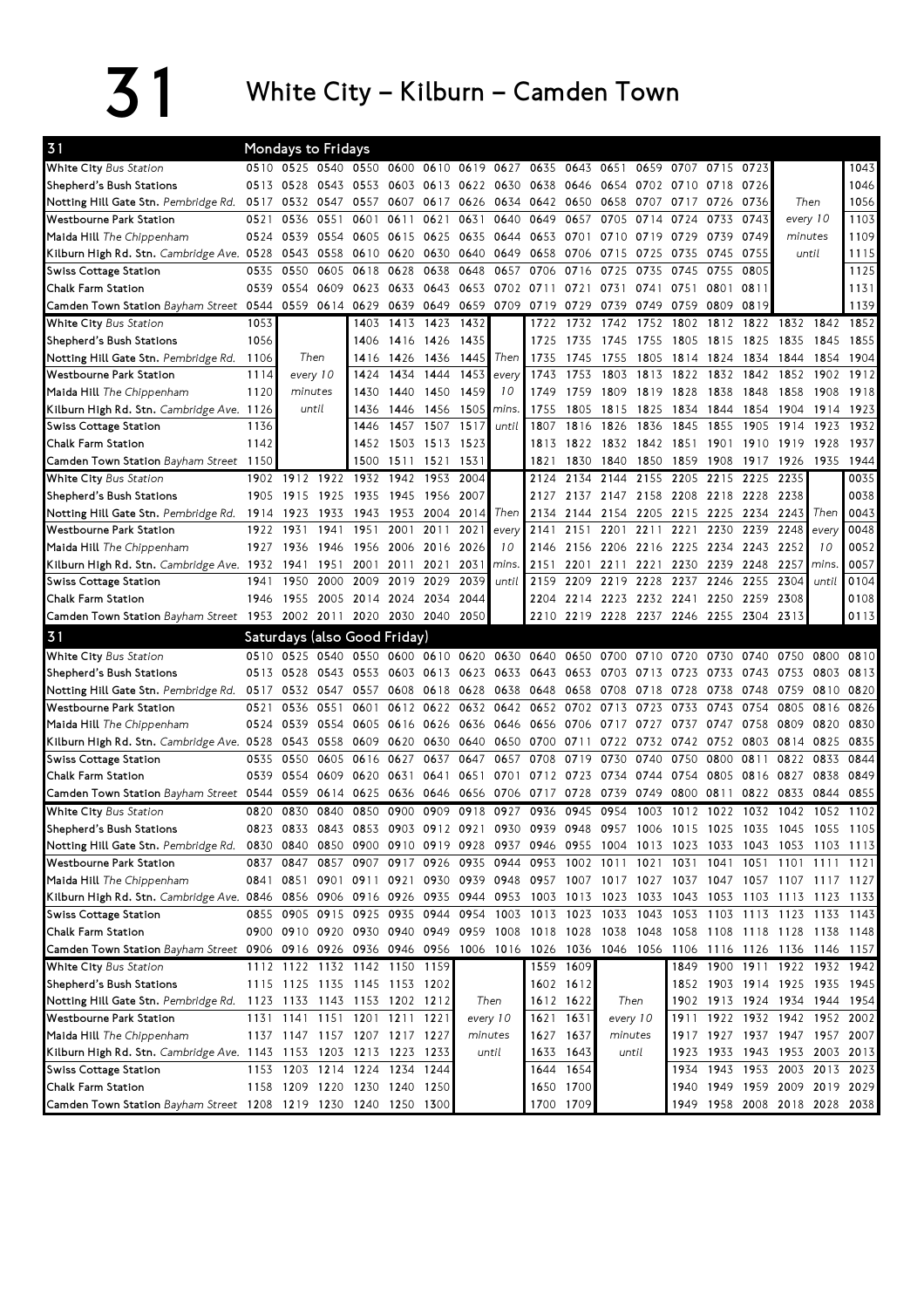| 31                                                                                                                          |           |                     |                | Saturdays (also Good Friday) (cont.)                     |                |                |                                              |           |                |                               |           |                |                                                                                      |      |                          |      |      |      |
|-----------------------------------------------------------------------------------------------------------------------------|-----------|---------------------|----------------|----------------------------------------------------------|----------------|----------------|----------------------------------------------|-----------|----------------|-------------------------------|-----------|----------------|--------------------------------------------------------------------------------------|------|--------------------------|------|------|------|
| <b>White City Bus Station</b>                                                                                               |           |                     |                |                                                          |                |                |                                              |           |                |                               |           |                | 1952 2002 2012 2023 2034 2044 2054 2105 2115 2125 2135 2145 2155 2205 2215 2225 2235 |      |                          |      |      | 2245 |
| Shepherd's Bush Stations                                                                                                    | 1955      | 2005 2015 2026      |                |                                                          | 2037 2047      |                |                                              |           |                |                               |           |                | 2057 2108 2118 2128 2138 2148 2158 2208 2218 2228                                    |      |                          |      | 2238 | 2248 |
| Notting Hill Gate Stn. Pembridge Rd.                                                                                        | 2004      |                     | 2014 2024 2035 |                                                          |                | 2045 2055 2105 |                                              |           |                | 2115 2125 2135 2145 2155 2205 |           |                |                                                                                      | 2214 | 2224 2234                |      | 2244 | 2254 |
| Westbourne Park Station                                                                                                     | 2012      | 2022                | 2032           | 2042                                                     | 2052           | 2102 2112      |                                              | 2122      | 2132 2142      |                               | 2152      | 2202 2211      |                                                                                      | 2220 | 2230                     | 2240 | 2250 | 2300 |
| Maida Hill The Chippenham                                                                                                   |           | 2017 2027           |                | 2037 2047                                                |                |                | 2057 2107 2117 2127 2137 2147 2157 2207 2216 |           |                |                               |           |                |                                                                                      |      | 2225 2235 2245           |      | 2255 | 2304 |
| Kilburn High Rd. Stn. Cambridge Ave. 2023                                                                                   |           | 2033                | 2043           | 2053                                                     |                | 2103 2113 2122 |                                              |           |                | 2132 2142 2152 2202 2212 2221 |           |                |                                                                                      | 2230 | 2240 2250                |      | 2300 | 2309 |
| Swiss Cottage Station                                                                                                       | 2033      | 2043                |                | 2052 2102                                                |                | 2112 2122 2131 |                                              | 2141 2151 |                | 2201                          | 2211      | 2221           | 2230                                                                                 | 2239 | 2249 2259                |      | 2309 | 2318 |
| <b>Chalk Farm Station</b>                                                                                                   | 2039      | 2048                |                | 2057 2107                                                |                | 2117 2127 2136 |                                              |           | 2146 2156 2206 |                               |           | 2216 2226 2235 |                                                                                      | 2244 | 2254 2304                |      | 2314 | 2323 |
| Camden Town Station Bayham Street 2047                                                                                      |           | 2056                | 2105 2115      |                                                          | 2124           | 2134           | 2143                                         |           |                |                               |           |                | 2153 2203 2213 2223 2233 2242 2251                                                   |      | 2301 2311                |      | 2321 | 2330 |
| White City Bus Station                                                                                                      | 2255      | 2305                | 2315           | 2325                                                     | 2335           | 2345           | 2355                                         | 0005      | 0015           | 0025                          | 0035      |                |                                                                                      |      |                          |      |      |      |
| Shepherd's Bush Stations                                                                                                    | 2258      | 2308                | 2318 2328      |                                                          | 2338           | 2348 2358      |                                              | 0008      | 0018 0028      |                               | 0038      |                |                                                                                      |      |                          |      |      |      |
| Notting Hill Gate Stn. Pembridge Rd.                                                                                        | 2304      |                     | 2314 2324 2334 |                                                          |                | 2344 2354 0004 |                                              | 0013 0023 |                | 0033                          | 0043      |                |                                                                                      |      |                          |      |      |      |
| <b>Westbourne Park Station</b>                                                                                              | 2310      | 2320                |                | 2330 2340                                                | 2350           | 0000 0009      |                                              | 0018 0028 |                | 0038                          | 0048      |                |                                                                                      |      |                          |      |      |      |
| Maida Hill The Chippenham                                                                                                   | 2314      | 2324                |                | 2334 2344                                                | 2354           |                | 0004 0013                                    | 0022      | 0032 0042      |                               | 0052      |                |                                                                                      |      |                          |      |      |      |
| Kilburn High Rd. Stn. Cambridge Ave. 2319                                                                                   |           | 2329                | 2339 2349      |                                                          |                | 2359 0009 0018 |                                              | 0027      | 0037 0047      |                               | 0057      |                |                                                                                      |      |                          |      |      |      |
| <b>Swiss Cottage Station</b>                                                                                                | 2328      | 2338                | 2348           | 2358                                                     | 0008           | 0016           | 0025                                         | 0034      | 0044           | 0054                          | 0104      |                |                                                                                      |      |                          |      |      |      |
| Chalk Farm Station                                                                                                          | 2333      |                     | 2343 2353 0003 |                                                          | 0012 0020 0029 |                |                                              |           | 0038 0048 0058 |                               | 0108      |                |                                                                                      |      |                          |      |      |      |
| Camden Town Station Bayham Street 2340 2350 0000 0008                                                                       |           |                     |                |                                                          |                |                | 0017 0025 0034 0043 0053 0103 0113           |           |                |                               |           |                |                                                                                      |      |                          |      |      |      |
| 31                                                                                                                          |           |                     |                | Sundays and other Public Holidays (except Christmas Day) |                |                |                                              |           |                |                               |           |                |                                                                                      |      |                          |      |      |      |
| White City Bus Station                                                                                                      |           |                     |                | 0510 0525 0540 0555 0610 0625 0640                       |                |                |                                              | 0650      |                |                               | 0740      | 0750           | 0800                                                                                 | 0810 | 0820                     | 0830 | 0840 | 0850 |
| Shepherd's Bush Stations                                                                                                    | 0513      | 0528                | 0543 0558      |                                                          | 0613 0628 0643 |                |                                              | 0653      |                |                               | 0743      | 0753           | 0803                                                                                 | 0813 | 0823 0833                |      | 0843 | 0853 |
| Notting Hill Gate Stn. Pembridge Rd. 0517 0532 0547 0602 0618 0633 0648                                                     |           |                     |                |                                                          |                |                |                                              | 0658      |                | Then                          | 0748      |                | 0758 0808                                                                            |      | 0818 0828 0838           |      | 0848 | 0858 |
| <b>Westbourne Park Station</b>                                                                                              | 0521      | 0536                | 0551           | 0606                                                     | 0622 0637      |                | 0652                                         | 0702      | every 10       |                               | 0752      | 0802           | 0813                                                                                 | 0823 | 0833                     | 0843 | 0853 | 0903 |
| Maida Hill The Chippenham                                                                                                   | 0524      |                     | 0539 0554 0609 |                                                          | 0625           | 0640           | 0655                                         | 0706      | minutes        |                               | 0756      |                | 0806 0817 0827                                                                       |      | 0837 0847                |      | 0857 | 0908 |
| Kilburn High Rd. Stn. Cambridge Ave. 0528                                                                                   |           | 0543 0558 0613      |                |                                                          |                | 0629 0644 0659 |                                              | 0710      | until          |                               | 0800      | 0811           |                                                                                      |      | 0822 0832 0842 0852      |      | 0902 | 0914 |
| <b>Swiss Cottage Station</b>                                                                                                | 0535      | 0550                |                | 0605 0621                                                | 0637           |                | 0652 0707                                    | 0718      |                |                               | 0808      |                | 0819 0830                                                                            | 0840 | 0850 0900                |      | 0910 | 0922 |
| Chalk Farm Station                                                                                                          | 0539      | 0554                |                | 0609 0625                                                | 0641           |                | 0656 0711                                    | 0722      |                |                               |           | 0812 0823 0834 |                                                                                      | 0844 | 0854 0904                |      | 0914 | 0926 |
| Camden Town Station Bayham Street 0544 0559 0614 0630                                                                       |           |                     |                |                                                          |                | 0646 0701 0716 |                                              | 0727      |                |                               | 0817      | 0828 0839      |                                                                                      | 0849 | 0859 0910                |      | 0920 | 0932 |
| White City Bus Station                                                                                                      | 0900      |                     |                | 1000                                                     | 1010           | 1020           | 1030                                         |           | 1039 1048      | 1056                          | 1105 1114 |                | 1123                                                                                 | 1132 | 1142                     | 1151 | 1201 | 1211 |
| Shepherd's Bush Stations                                                                                                    | 0903      |                     |                | 1003                                                     |                | 1013 1023      | 1033                                         |           | 1042 1051      | 1059                          | 1108      | 1117 1126      |                                                                                      | 1135 | 1145 1154                |      | 1204 | 1214 |
| Notting Hill Gate Stn. Pembridge Rd.                                                                                        | 0909      | Then                |                | 1009                                                     |                | 1019 1029      | 1039                                         | 1048      | 1057           | 1105                          |           | 1115 1125 1135 |                                                                                      | 1145 | 1155 1204                |      | 1214 | 1224 |
| <b>Westbourne Park Station</b>                                                                                              | 0915      | every 10            |                | 1015                                                     | 1025           | 1035           | 1045                                         | 1054      | 1103           | 1113                          | 1123 1133 |                | 1143                                                                                 | 1153 | 1203 1212                |      | 1222 | 1232 |
| Maida Hill The Chippenham                                                                                                   | 0920      | minutes             |                | 1020                                                     | 1030           | 1040           | 1050                                         |           |                | 1059 1109 1119 1129 1139 1149 |           |                |                                                                                      | 1159 | 1209 1218                |      | 1228 | 1238 |
| Kilburn High Rd. Stn. Cambridge Ave. 0926                                                                                   |           | until               |                | 1026                                                     | 1036           | 1046 1056      |                                              | 1105      | 1115           | 1125                          | 1135      | 1145 1155      |                                                                                      | 1205 | 1215 1224                |      | 1234 | 1244 |
| <b>Swiss Cottage Station</b>                                                                                                | 0934      |                     |                | 1034                                                     | 1044           | 1054           | 1104                                         | 1114 1124 |                | 1134                          | 1144      | 1154           | 1204                                                                                 | 1214 | 1224                     | 1233 | 1243 | 1253 |
| <b>Chalk Farm Station</b>                                                                                                   | 0938      |                     |                | 1038                                                     | 1048           |                | 1059 1110 1120 1130 1140                     |           |                |                               |           |                | 1150 1200 1210 1220                                                                  |      | 1230 1239                |      | 1249 | 1259 |
| Camden Town Station Bayham Street 0944                                                                                      |           |                     |                | 1044                                                     |                |                |                                              |           |                |                               |           |                | 1055 1106 1117 1127 1137 1147 1157 1207 1217 1227                                    |      | 1237 1247                |      | 1257 | 1307 |
| <b>White City Bus Station</b>                                                                                               | 1221      | 1230                |                |                                                          |                | 1320 1330      |                                              |           | 1520           | 1530                          |           |                | 1800                                                                                 | 1810 | 1820                     | 1830 | 1840 | 1850 |
| Shepherd's Bush Stations                                                                                                    |           | 1224 1233           |                |                                                          |                | 1323 1333      |                                              |           |                | 1523 1533                     |           |                | 1803                                                                                 |      | 1813 1823 1833           |      | 1843 | 1853 |
| Notting Hill Gate Stn. Pembridge Rd. 1234 1243                                                                              |           |                     |                | Then                                                     |                | 1333 1343      |                                              | Then      |                | 1533 1543                     | Then      |                | 1813                                                                                 |      | 1823 1833 1843 1853 1903 |      |      |      |
| Westbourne Park Station                                                                                                     | 1242 1251 |                     |                | every 10                                                 |                | 1341 1351      | every 10                                     |           |                | 1541 1551                     | every 10  |                | 1821                                                                                 | 1831 | 1841                     | 1851 | 1901 | 1911 |
| Maida Hill The Chippenham                                                                                                   |           | 1248 1257           |                | minutes                                                  |                | 1347 1357      |                                              | minutes   |                | 1547 1557                     | minutes   |                | 1827                                                                                 |      | 1837 1847 1857 1907 1917 |      |      |      |
| Kilburn High Rd. Stn. Cambridge Ave. 1254 1303                                                                              |           |                     |                | until                                                    |                | 1353 1403      |                                              | until     |                | 1553 1603                     | until     |                | 1833                                                                                 |      | 1843 1853 1903 1913 1922 |      |      |      |
| Swiss Cottage Station                                                                                                       |           | 1303 1313           |                |                                                          |                | 1403 1414      |                                              |           |                | 1604 1614                     |           |                | 1844                                                                                 |      | 1854 1904 1913 1922 1931 |      |      |      |
| Chalk Farm Station                                                                                                          |           | 1309 1319           |                |                                                          |                | 1409 1420      |                                              |           |                | 1610 1620                     |           |                | 1850                                                                                 |      | 1900 1909 1918 1927 1936 |      |      |      |
| Camden Town Station Bayham Street 1318 1328                                                                                 |           |                     |                |                                                          | 1418 1429      |                |                                              |           |                | 1619 1628                     |           |                | 1858                                                                                 |      | 1907 1916 1925 1934 1943 |      |      |      |
| White City Bus Station                                                                                                      |           | 1901 1912 1923 1934 |                |                                                          | 1945 1955 2005 |                |                                              |           |                | 2015 2024 2035 2045 2055 2105 |           |                |                                                                                      | 2115 | 2125 2135 2145           |      |      | 2155 |
| Shepherd's Bush Stations                                                                                                    |           |                     |                |                                                          |                |                |                                              |           |                |                               |           |                | 1904 1915 1926 1937 1948 1958 2008 2018 2027 2038 2048 2058 2108 2118 2128 2138 2148 |      |                          |      |      | 2158 |
| Notting Hill Gate Stn. Pembridge Rd.                                                                                        |           | 1913 1924           |                | 1934 1944                                                |                |                |                                              |           |                |                               |           |                | 1955 2005 2015 2025 2034 2045 2055 2105 2114 2124 2134 2144 2154 2204                |      |                          |      |      |      |
| Westbourne Park Station                                                                                                     |           | 1921 1931           |                | 1941 1951                                                |                | 2001 2011      |                                              | 2021 2031 | 2040           |                               |           |                | 2051 2101 2111 2120 2130 2140 2150 2200 2209                                         |      |                          |      |      |      |
| Maida Hill The Chippenham                                                                                                   |           |                     |                |                                                          |                |                |                                              |           |                |                               |           |                | 1927 1937 1947 1957 2006 2016 2026 2036 2045 2056 2105 2115 2124 2134 2144 2154 2204 |      |                          |      |      | 2213 |
| Kilburn High Rd. Stn. Cambridge Ave. 1932 1942 1952 2002 2011 2021 2031 2041 2050 2101 2110 2120 2129 2139 2149 2159 2209   |           |                     |                |                                                          |                |                |                                              |           |                |                               |           |                |                                                                                      |      |                          |      |      | 2218 |
| Swiss Cottage Station                                                                                                       |           | 1941 1951           |                | 2001 2011 2020 2030 2040                                 |                |                |                                              |           |                |                               |           |                | 2050 2059 2109 2118 2128 2137 2147 2157 2207 2216                                    |      |                          |      |      | 2225 |
| Chalk Farm Station                                                                                                          |           |                     |                |                                                          |                |                |                                              |           |                |                               |           |                | 1946 1956 2006 2016 2025 2035 2045 2055 2104 2114 2123 2133 2142 2152 2202 2211 2220 |      |                          |      |      | 2229 |
| Camden Town Station Bayham Street 1953 2003 2012 2022 2031 2041 2051 2101 2110 2120 2129 2139 2148 2158 2207 2216 2225 2234 |           |                     |                |                                                          |                |                |                                              |           |                |                               |           |                |                                                                                      |      |                          |      |      |      |
| White City Bus Station                                                                                                      | 2205      |                     |                | 0035                                                     |                |                |                                              |           |                |                               |           |                |                                                                                      |      |                          |      |      |      |
| Shepherd's Bush Stations                                                                                                    | 2208      |                     |                | 0038                                                     |                |                |                                              |           |                |                               |           |                |                                                                                      |      |                          |      |      |      |
| Notting Hill Gate Stn. Pembridge Rd.                                                                                        | 2213      | Then                |                | 0043                                                     |                |                |                                              |           |                |                               |           |                |                                                                                      |      |                          |      |      |      |
| Westbourne Park Station                                                                                                     | 2218      | every 10            |                | 0048                                                     |                |                |                                              |           |                |                               |           |                |                                                                                      |      |                          |      |      |      |
| Maida Hill The Chippenham                                                                                                   | 2222      | minutes             |                | 0052                                                     |                |                |                                              |           |                |                               |           |                |                                                                                      |      |                          |      |      |      |
| Kilburn High Rd. Stn. Cambridge Ave. 2227                                                                                   |           |                     | until          | 0057                                                     |                |                |                                              |           |                |                               |           |                |                                                                                      |      |                          |      |      |      |
| Swiss Cottage Station                                                                                                       | 2234      |                     |                | 0104                                                     |                |                |                                              |           |                |                               |           |                |                                                                                      |      |                          |      |      |      |
|                                                                                                                             |           |                     |                |                                                          |                |                |                                              |           |                |                               |           |                |                                                                                      |      |                          |      |      |      |
| Chalk Farm Station                                                                                                          | 2238      |                     |                | 0108                                                     |                |                |                                              |           |                |                               |           |                |                                                                                      |      |                          |      |      |      |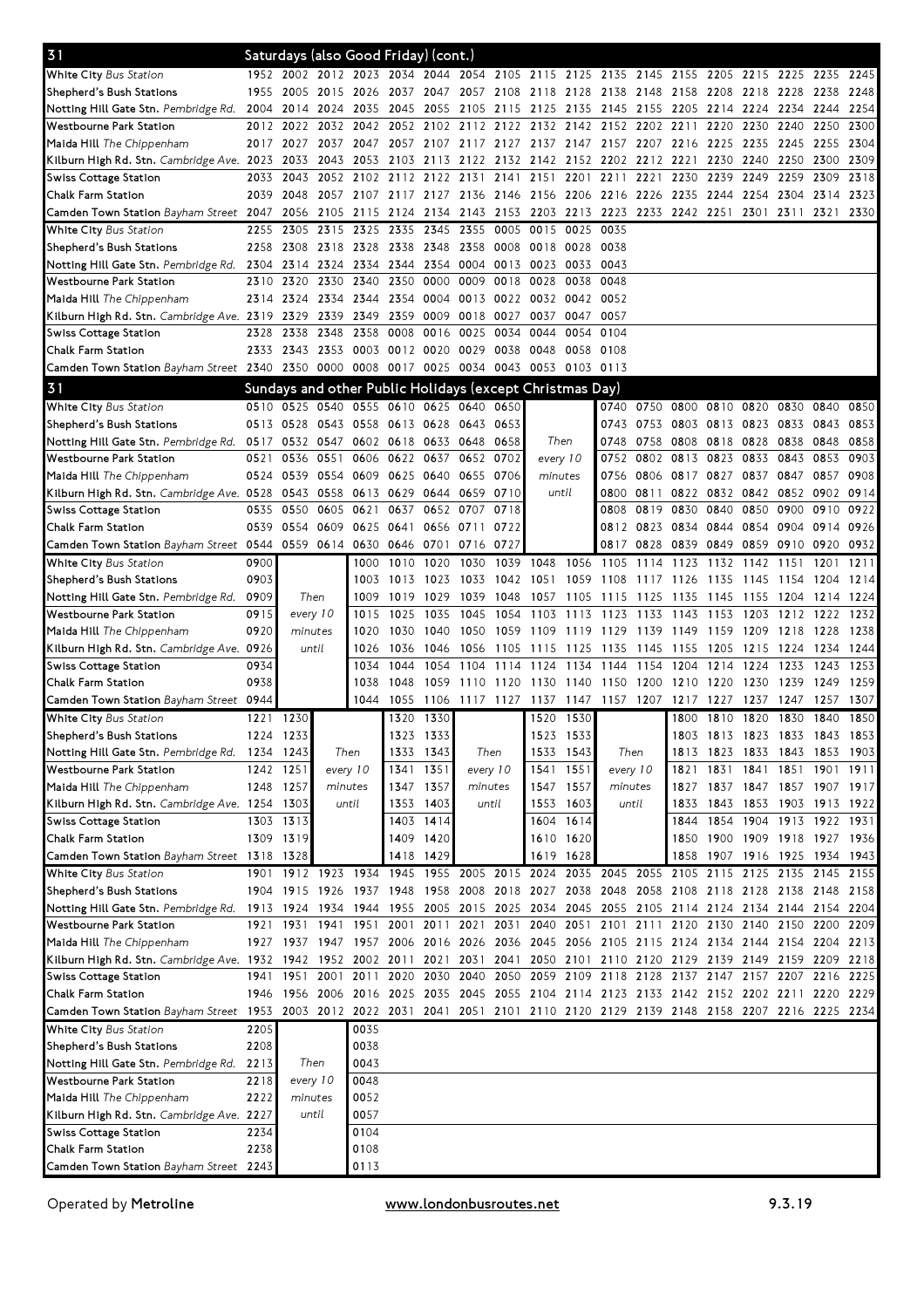$31$  Camden Town – Kilburn – White City

| 31                                        |      | <b>Mondays to Fridays</b> |          |                          |           |                |      |                  |                |      |           |      |                          |                |      |      |           |      |
|-------------------------------------------|------|---------------------------|----------|--------------------------|-----------|----------------|------|------------------|----------------|------|-----------|------|--------------------------|----------------|------|------|-----------|------|
| Camden Town Station Bayham Street         | 0500 | 0515 0530                 |          | 0540                     | 0550      | 0600           | 0610 | 0618             | 0626           | 0634 | 0642      | 0650 | 0658                     | 0706           | 0714 | 0722 | 0730      | 0740 |
| Chalk Farm Station                        |      | 0505 0520                 | 0535     | 0545                     | 0555      | 0605           | 0615 | 0623 0631        |                | 0639 | 0647      | 0655 |                          | 0704 0712 0720 |      | 0728 | 0738      | 0748 |
| <b>Swiss Cottage Station</b>              | 0509 | 0524                      | 0539     | 0549                     | 0559      | 0609           | 0619 | 0627             | 0635           | 0643 | 0651      | 0700 | 0709                     | 0718           | 0726 | 0736 | 0746      | 0756 |
| Kilburn High Rd. Stn. Cambridge Ave. 0515 |      | 0530                      | 0545     | 0555                     | 0605      | 0615           | 0625 | 0633             | 0641           | 0650 | 0700      | 0709 | 0719                     | 0728           | 0736 | 0746 | 0756      | 0806 |
| Maida Hill The Chippenham                 | 0519 | 0534                      | 0549     | 0559                     | 0609      | 0619           | 0629 | 0639 0647        |                | 0656 | 0706      | 0715 | 0725                     | 0734           | 0742 | 0752 | 0802      | 0812 |
| <b>Westbourne Park Station</b>            | 0523 | 0538                      | 0553     | 0604                     |           | 0614 0624      | 0634 | 0644             | 0652           | 0702 | 0712      | 0721 | 0731                     | 0740           | 0749 | 0759 | 0809      | 0819 |
| Notting Hill Gate Pembridge Road          | 0529 | 0544                      | 0559     | 0611                     | 0621      | 0631           | 0641 | 0651             | 0659           | 0709 | 0719      | 0729 | 0739                     | 0749           | 0759 | 0809 | 0819      | 0829 |
| Shepherd's Bush Stations                  | 0534 | 0549                      | 0604     | 0619                     | 0629      | 0639           | 0649 |                  | 0659 0709      | 0719 | 0729      | 0739 | 0749                     | 0759           | 0809 | 0819 | 0829      | 0839 |
| White City Bus Station                    | 0537 | 0552                      | 0607     | 0622                     | 0632      | 0642           | 0652 | 0702             | 0712           | 0722 | 0732      | 0742 | 0752                     | 0802           | 0812 | 0822 | 0832      | 0842 |
| Camden Town Station Bayham Street 0750    |      |                           |          | 1020                     | 1030      | 1040           | 1050 | 1100             |                |      | 1150      | 1200 |                          |                | 1320 | 1330 | 1340      | 1350 |
| Chalk Farm Station                        | 0758 |                           |          | 1028                     | 1038      | 1048           | 1058 | 1109             |                |      | 1159      | 1210 |                          |                | 1330 | 1340 | 1350      | 1400 |
| <b>Swiss Cottage Station</b>              | 0806 |                           | Then     | 1036                     |           | 1046 1056 1106 |      | 1116             |                | Then | 1206 1217 |      | Then                     |                | 1337 | 1347 | 1357      | 1407 |
| Kilburn High Rd. Stn. Cambridge Ave. 0816 |      |                           | every 10 | 1046                     | 1056      | 1106           | 1116 | 1126             | every 10       |      | 1216      | 1227 | every 10                 |                | 1347 | 1357 | 1407      | 1418 |
| Maida Hill The Chippenham                 | 0822 | minutes                   |          | 1052                     |           | 1102 1112 1122 |      | 1132             | minutes        |      | 1222      | 1233 | minutes                  |                | 1353 | 1403 | 1414      | 1425 |
| <b>Westbourne Park Station</b>            | 0829 |                           | until    | 1059                     | 1109      | 1119           | 1129 | 1139             | until          |      | 1229      | 1240 | until                    |                | 1400 | 1410 | 1421      | 1432 |
| Notting Hill Gate Pembridge Road          | 0839 |                           |          | 1109                     | 1118      | 1128           | 1138 | 1148             |                |      | 1238      | 1249 |                          |                | 1409 | 1419 | 1430      | 1441 |
| Shepherd's Bush Stations                  | 0849 |                           |          | 1119                     |           | 1128 1138 1148 |      | 1158             |                |      | 1248      | 1259 |                          |                | 1419 | 1430 | 1441      | 1452 |
| White City Bus Station                    | 0852 |                           |          |                          | 1122 1131 | 1141 1151      |      | 120 <sup>7</sup> |                |      | 1251      | 1302 |                          |                | 1422 | 1433 | 1444      | 1455 |
| Camden Town Station Bayham Street 1400    |      | 1410                      | 1420     |                          |           | 1710           | 1720 | 1730             | 1740           | 1750 | 1800      | 1810 | 1820                     | 1830           | 1840 | 1850 | 1900      | 1910 |
| Chalk Farm Station                        |      | 1410 1420                 | 1430     |                          |           | 1720           | 1730 | 1740             | 1750           | 1800 | 1810 1820 |      | 1830                     | 1840           | 1850 | 1900 | 1910      | 1920 |
| Swiss Cottage Station                     | 1418 | 1429                      | 1440     | Then                     |           | 1730           | 1740 | 1750             | 1800           | 1809 | 1819      | 1829 | 1839                     | 1849           | 1859 | 1909 | 1918      | 1927 |
| Kilburn High Rd. Stn. Cambridge Ave. 1429 |      | 1440                      | 1451     | every 10                 |           | 1741           | 1751 | 1801             | 1810           | 1819 | 1829      | 1839 | 1849                     | 1859           | 1909 | 1918 | 1927      | 1936 |
| Maida Hill The Chippenham                 | 1436 | 1447                      | 1458     | minutes                  |           | 1748           | 1758 | 1807             | 1816           | 1825 | 1835      | 1845 | 1855                     | 1905           | 1915 | 1924 | 1933      | 1942 |
| <b>Westbourne Park Station</b>            | 1443 | 1454                      | 1505     | until                    |           | 1755           | 1805 | 1813             | 1822           | 1831 | 1841      | 1851 | 1901                     | 1911           | 1921 | 1930 | 1939      | 1948 |
| Notting Hill Gate Pembridge Road          | 1452 | 1503                      | 1514     |                          |           | 1804           | 1813 | 1821             | 1830           | 1839 | 1849      | 1859 | 1909                     | 1919           | 1929 | 1938 | 1947      | 1956 |
| Shepherd's Bush Stations                  |      | 1503 1514                 | 1525     |                          |           | 1815           | 1824 |                  | 1832 1841      | 1850 | 1900      | 1910 | 1919                     | 1928           | 1937 | 1946 | 1955      | 2004 |
| <b>White City Bus Station</b>             | 1506 | 1517                      | 1528     |                          |           | 1818           | 1827 | 1835             | 1844           | 1853 | 1903      | 1913 | 1922                     | 1931           | 1940 | 1949 | 1958      | 2007 |
| Camden Town Station Bayham Street 1920    |      | 1930                      | 1940     | 1950                     | 2000      | 2010           | 2020 | 2030             | 2040           | 2050 | 2100      | 2110 | 2120                     | 2130           | 2140 | 2150 | 2200      | 2210 |
| <b>Chalk Farm Station</b>                 | 1929 | 1939                      | 1949     | 1959                     | 2009      | 2019           | 2029 | 2039             | 2048           | 2058 | 2108      | 2118 | 2128                     | 2138           | 2148 | 2158 | 2208      | 2218 |
| Swiss Cottage Station                     | 1936 | 1946                      | 1956     | 2006                     | 2016      | 2026           | 2036 | 2045             | 2054           | 2104 | 2114      | 2124 | 2134                     | 2144           | 2154 | 2204 | 2214      | 2224 |
| Kilburn High Rd. Stn. Cambridge Ave. 1945 |      | 1955                      | 2005     | 2015                     | 2025      | 2035           | 2044 | 2053             | 2102           | 2112 | 2122      | 2132 | 2142                     | 2152           | 2202 | 2212 | 2222      | 2232 |
| Maida Hill The Chippenham                 | 1951 | 2001                      | 2011     | 2021                     | 2031      | 2040           | 2049 | 2058             | 2107           | 2117 | 2127      | 2137 | 2147                     | 2157           | 2207 | 2217 | 2226      | 2236 |
| <b>Westbourne Park Station</b>            | 1957 | 2007                      | 2017     | 2027                     | 2036      | 2045           | 2054 |                  | 2103 2112      | 2122 | 2132 2142 |      | 2152                     | 2202           | 2212 | 2221 | 2230      | 2240 |
| Notting Hill Gate Pembridge Road          | 2005 | 2015                      | 2025     | 2034                     | 2043      | 2052           | 2101 | 2110             | 2119           | 2129 | 2139      | 2149 | 2159                     | 2209           | 2218 | 2227 | 2236      | 2246 |
| Shepherd's Bush Stations                  | 2013 | 2022                      | 2031     | 2040                     | 2049      | 2058           | 2107 |                  | 2116 2125      | 2135 | 2145      | 2155 | 2205                     | 2214           | 2223 | 2232 | 2241      | 2251 |
| White City Bus Station                    | 2016 | 2025                      | 2034     | 2043                     | 2052      | 2101           | 2110 |                  | 2119 2128 2138 |      | 2148      |      | 2158 2208 2217 2226 2235 |                |      |      | 2244 2254 |      |
| Camden Town Station Bayham Street         | 2220 | 2230                      | 2240     | 2250                     | 2300      | 2310           | 2320 | 2330             |                |      | 0030      |      |                          |                |      |      |           |      |
| Chalk Farm Station                        | 2228 | 2238                      | 2248     | 2258                     | 2308      | 2318           | 2328 | 2337             |                |      | 0037      |      |                          |                |      |      |           |      |
| Swiss Cottage Station                     | 2234 | 2244                      | 2254     | 2303                     |           | 2313 2323      | 2333 | 2342             | Then           |      | 0042      |      |                          |                |      |      |           |      |
| Kilburn High Rd. Stn. Cambridge Ave. 2242 |      | 2252                      | 2301     | 2310                     | 2320      | 2330           | 2340 | 2349             | every 10       |      | 0049      |      |                          |                |      |      |           |      |
| Maida Hill The Chippenham                 | 2246 |                           |          | 2256 2305 2314 2324 2334 |           |                | 2344 | 2353             | minutes        |      | 0053      |      |                          |                |      |      |           |      |
| <b>Westbourne Park Station</b>            | 2250 | 2300                      | 2309     | 2318                     | 2328      | 2338           | 2348 | 2357             | until          |      | 0057      |      |                          |                |      |      |           |      |
| Notting Hill Gate Pembridge Road          | 2256 | 2306                      | 2315     | 2324                     | 2334      | 2344           | 2354 | 0003             |                |      | 0103      |      |                          |                |      |      |           |      |
| Shepherd's Bush Stations                  | 2301 | 2311                      | 2320     | 2329                     |           | 2339 2349      | 2359 | 0008             |                |      | 0108      |      |                          |                |      |      |           |      |
| White City Bus Station                    | 2304 | 2314 2323                 |          | 2332                     | 2342      | 2352           | 0002 | 0011             |                |      | 0111      |      |                          |                |      |      |           |      |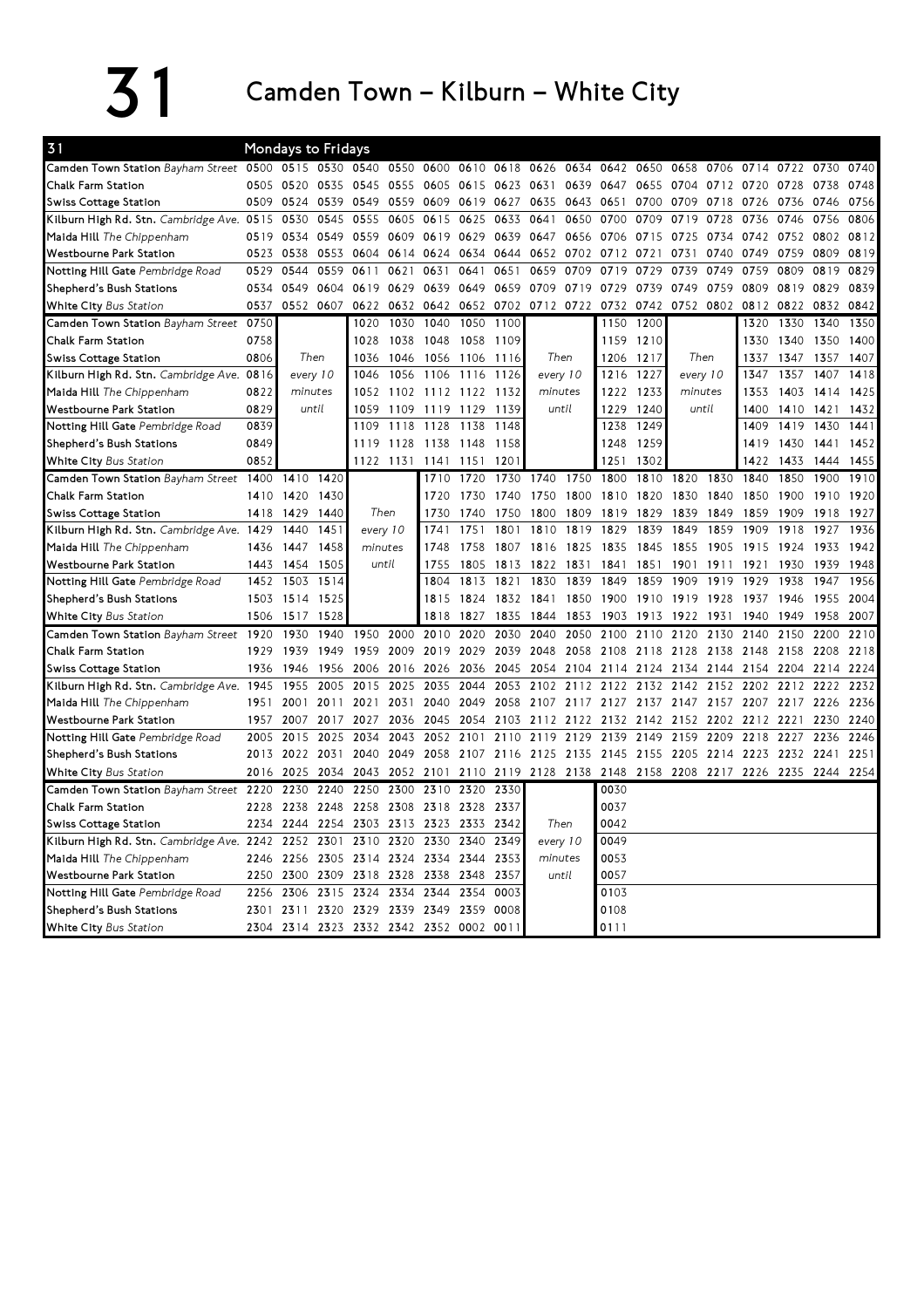| 31                                               |      |      | Saturdays (also Good Friday) |      |                |                |      |                                         |      |      |                          |                          |      |      |           |      |      |      |
|--------------------------------------------------|------|------|------------------------------|------|----------------|----------------|------|-----------------------------------------|------|------|--------------------------|--------------------------|------|------|-----------|------|------|------|
| Camden Town Station Bayham Street 0500           |      | 0515 | 0530                         | 0545 | 0600 0610 0620 |                |      | 0630                                    | 0640 | 0650 | 0700                     | 0710                     | 0720 | 0730 | 0740      | 0750 | 0800 | 0809 |
| Chalk Farm Station                               | 0505 | 0520 | 0535 0550                    |      |                | 0605 0615 0625 |      | 0635                                    | 0645 | 0655 | 0705                     | 0716 0726                |      | 0736 | 0746      | 0756 | 0806 | 0815 |
| Swiss Cottage Station                            | 0509 | 0524 | 0539                         | 0554 | 0609           | 0619 0629      |      | 0639 0649                               |      | 0659 | 0710                     | 0721                     | 0731 | 0741 | 0751      | 0801 | 0811 | 0820 |
| Kilburn High Rd. Stn. Cambridge Ave. 0515        |      | 0530 | 0545                         | 0600 | 0615           | 0625           | 0635 | 0645                                    | 0655 | 0706 | 0717                     | 0728                     | 0738 | 0748 | 0758      | 0808 | 0818 | 0827 |
| Maida Hill <i>The Chippenham</i>                 | 0519 | 0534 | 0549                         | 0604 | 0619 0629      |                | 0639 | 0649                                    | 0700 | 0711 | 0722                     | 0733                     | 0743 | 0753 | 0803 0813 |      | 0823 | 0832 |
| Westbourne Park Station                          | 0523 | 0538 | 0553                         | 0608 | 0623           | 0633           | 0643 | 0653                                    | 0704 | 0715 | 0726                     | 0737                     | 0747 | 0757 | 0807      | 0817 | 0827 | 0836 |
| Notting Hill Gate Pembridge Road                 | 0529 | 0544 | 0559                         | 0614 | 0629           | 0639           | 0649 | 0700                                    | 0711 | 0722 | 0733                     | 0744                     | 0754 | 0804 | 0814      | 0824 | 0834 | 0843 |
| Shepherd's Bush Stations                         | 0534 | 0549 | 0604 0619                    |      | 0634           | 0644           | 0655 | 0706 0717                               |      | 0728 | 0739                     | 0750                     | 0800 | 0810 | 0820 0830 |      | 0840 | 0850 |
| <b>White City</b> Bus Station                    | 0537 | 0552 | 0607                         | 0622 | 0637           | 0647           | 0658 | 0709                                    | 0720 | 0731 | 0742                     | 0753                     | 0803 | 0813 | 0823      | 0833 | 0843 | 0853 |
| Camden Town Station Bayham Street                | 0818 | 0827 | 0836                         | 0845 | 0854           | 0903           | 0912 | 0921                                    | 0930 | 0940 | 0950                     | 0959                     | 1009 | 1019 | 1029      | 1039 | 1048 | 1057 |
| Chalk Farm Station                               | 0824 | 0833 | 0842 0851                    |      | 0900           | 0910           | 0919 | 0928                                    | 0938 | 0948 | 0958                     | 1008                     | 1018 | 1028 | 1038      | 1048 | 1057 | 1106 |
| Swiss Cottage Station                            | 0829 | 0838 | 0847                         | 0856 | 0906           | 0916           | 0925 | 0934 0944                               |      | 0954 | 1004                     | 1014                     | 1024 | 1034 | 1044      | 1054 | 1103 | 1112 |
| Kilburn High Rd. Stn. Cambridge Ave. 0836        |      | 0845 | 0854                         | 0904 | 0914           | 0924           | 0933 | 0943                                    | 0953 | 1003 | 1013                     | 1023                     | 1033 | 1043 | 1053      | 1103 | 1112 | 1121 |
| Maida Hill The Chippenham                        | 0841 | 0850 | 0859                         | 0909 | 0919           | 0929           | 0939 | 0949                                    | 0959 | 1009 | 1019                     | 1029                     | 1039 | 1049 | 1059      | 1109 | 1118 | 1127 |
| Westbourne Park Station                          | 0845 | 0855 | 0905 0915                    |      | 0925           | 0935           | 0945 | 0955                                    | 1005 | 1015 | 1025                     | 1035                     | 1045 | 1055 | 1105      | 1115 | 1124 | 1134 |
| Notting Hill Gate Pembridge Road                 | 0853 | 0903 | 0913                         | 0923 | 0933           | 0943           | 0953 | 1003                                    | 1014 | 1024 | 1034                     | 1044                     | 1054 | 1104 | 1114      | 1124 | 1134 | 1144 |
| Shepherd's Bush Stations                         | 0900 |      | 0910 0920 0930               |      | 0940           | 0950 1000      |      | 1010 1021                               |      | 1031 | 1041                     | 1051                     | 1101 | 1111 | 1121 1132 |      | 1143 | 1154 |
| <b>White City</b> Bus Station                    | 0903 | 0913 | 0923                         | 0933 | 0943           | 0953           | 1003 | 1013 1024                               |      | 1034 | 1044                     | 1054 1104                |      | 1114 | 1124      | 1135 | 1146 | 1157 |
| Camden Town Station Bayham Street                | 1106 | 1115 | 1124                         | 1133 | 1142           | 1151           | 1200 |                                         |      | 1630 | 1640                     |                          |      | 1810 | 1820      | 1830 | 1840 | 1850 |
| Chalk Farm Station                               | 1115 | 1124 | 1133                         | 1142 | 1151 1201 1211 |                |      |                                         |      | 1641 | 1651                     |                          |      | 1821 | 1831      | 1841 | 1851 | 1901 |
| Swiss Cottage Station                            | 1121 | 1130 | 1139                         | 1148 | 1158           | 1208           | 1218 | Then                                    |      | 1648 | 1658                     | Then                     |      | 1828 | 1838      | 1848 | 1858 | 1908 |
| <b>Kilburn High Rd. Stn.</b> Cambridge Ave. 1130 |      | 1139 | 1149                         | 1158 | 1208           | 1218           | 1228 | every 10                                |      | 1658 | 1708                     | every 10                 |      | 1838 | 1848      | 1858 | 1908 | 1918 |
| Maida Hill The Chippenham                        | 1136 | 1146 | 1156                         | 1205 | 1215 1225      |                | 1235 | minutes                                 |      | 1705 | 1714                     | minutes                  |      | 1844 | 1854      | 1904 | 1914 | 1924 |
| Westbourne Park Station                          | 1143 | 1153 | 1203                         | 1213 | 1223           | 1233           | 1243 | until                                   |      | 1713 | 1722                     | until                    |      | 1852 | 1902      | 1912 | 1922 | 1932 |
| <b>Notting Hill Gate</b> Pembridge Road          | 1154 | 1204 | 1214                         | 1224 | 1234           | 1244           | 1254 |                                         |      | 1724 | 1733                     |                          |      | 1903 | 1913      | 1923 | 1932 | 1941 |
| Shepherd's Bush Stations                         | 1204 | 1214 | 1224 1234                    |      | 1244           | 1254           | 1304 |                                         |      | 1734 | 1743                     |                          |      | 1913 | 1922 1931 |      | 1940 | 1949 |
| <b>White City</b> Bus Station                    | 1207 | 1217 | 1227                         | 1237 | 1247           | 1257           | 1307 |                                         |      | 1737 | 1746                     |                          |      | 1916 | 1925      | 1934 | 1943 | 1952 |
| Camden Town Station Bayham Street                | 1900 | 1910 | 1920                         | 1930 | 1940           | 1950           | 2000 | 2010                                    | 2020 | 2030 | 2040                     | 2050                     | 2100 | 2110 | 2120      | 2130 | 2140 | 2150 |
| Chalk Farm Station                               | 1911 | 1921 | 1931                         | 1940 | 1950           | 2000           | 2010 | 2020                                    | 2030 | 2040 | 2050                     | 2100                     | 2110 | 2120 | 2130      | 2140 | 2150 | 2200 |
| Swiss Cottage Station                            | 1918 | 1928 | 1938                         | 1947 | 1957           | 2007           | 2017 | 2027                                    | 2037 | 2047 | 2057                     | 2106 2116                |      | 2126 | 2136      | 2146 | 2156 | 2206 |
| Kilburn High Rd. Stn. <i>Cambridge Ave.</i>      | 1928 | 1938 | 1948                         | 1957 | 2007           | 2016           | 2026 | 2036                                    | 2046 | 2056 | 2106                     | 2115                     | 2125 | 2135 | 2145      | 2155 | 2205 | 2215 |
| Maida Hill <i>The Chippenham</i>                 | 1934 | 1944 | 1954                         | 2003 | 2013           | 2022 2032      |      | 2042                                    |      |      | 2052 2102 2112 2121 2131 |                          |      | 2141 | 2151      | 2201 | 2211 | 2221 |
| Westbourne Park Station                          | 1942 | 1951 | 2000                         | 2009 | 2019           | 2028           | 2037 | 2047 2057                               |      |      | 2107 2117 2126           |                          | 2136 | 2146 | 2156 2206 |      | 2216 | 2225 |
| <b>Notting Hill Gate</b> Pembridge Road          | 1950 | 1959 | 2008                         | 2017 | 2027           | 2036           | 2045 | 2055                                    | 2105 | 2114 | 2124                     | 2133                     | 2143 | 2153 | 2203      | 2212 | 2222 | 2231 |
| Shepherd's Bush Stations                         | 1958 | 2007 | 2016 2025                    |      | 2034           |                |      | 2043 2052 2102 2112 2121 2131 2140 2150 |      |      |                          |                          |      | 2200 | 2209 2218 |      | 2228 | 2237 |
| <b>White City</b> Bus Station                    | 2001 | 2010 | 2019 2028                    |      | 2037           | 2046           | 2055 | 2105                                    | 2115 | 2124 | 2134                     | 2143 2153 2203 2212 2221 |      |      |           |      | 2231 | 2240 |
| Camden Town Station Bayham Street                | 2200 | 2210 |                              |      | 2330           | 2340           | 2350 | 0000                                    | 0010 | 0020 | 0030                     |                          |      |      |           |      |      |      |
| Chalk Farm Station                               | 2210 | 2220 |                              |      | 2340           | 2350           | 0000 | 0010 0020                               |      | 0030 | 0040                     |                          |      |      |           |      |      |      |
| Swiss Cottage Station                            | 2216 | 2226 | Then                         |      | 2346           | 2356           | 0005 | 0015                                    | 0025 | 0035 | 0045                     |                          |      |      |           |      |      |      |
| Kilburn High Rd. Stn. Cambridge Ave. 2225        |      | 2234 | every 10                     |      | 2354           | 0004           | 0013 | 0022 0032                               |      | 0042 | 0052                     |                          |      |      |           |      |      |      |
| Maida Hill <i>The Chippenham</i>                 | 2230 | 2239 | minutes                      |      | 2359           | 0008           | 0017 | 0026                                    | 0036 | 0046 | 0056                     |                          |      |      |           |      |      |      |
| Westbourne Park Station                          | 2234 | 2243 | until                        |      | 0003           | 0012 0021      |      | 0030                                    | 0040 | 0050 | 0100                     |                          |      |      |           |      |      |      |
| <b>Notting Hill Gate</b> Pembridge Road          | 2240 | 2249 |                              |      | 0009           | 0018           | 0027 | 0036                                    | 0046 | 0056 | 0106                     |                          |      |      |           |      |      |      |
| Shepherd's Bush Stations                         | 2246 | 2255 |                              |      | 0015           | 0024           | 0033 | 0042 0052 0102                          |      |      | 0112                     |                          |      |      |           |      |      |      |
| White City Bus Station                           | 2249 | 2258 |                              |      |                |                |      | 0018 0027 0036 0045 0055 0105 0115      |      |      |                          |                          |      |      |           |      |      |      |